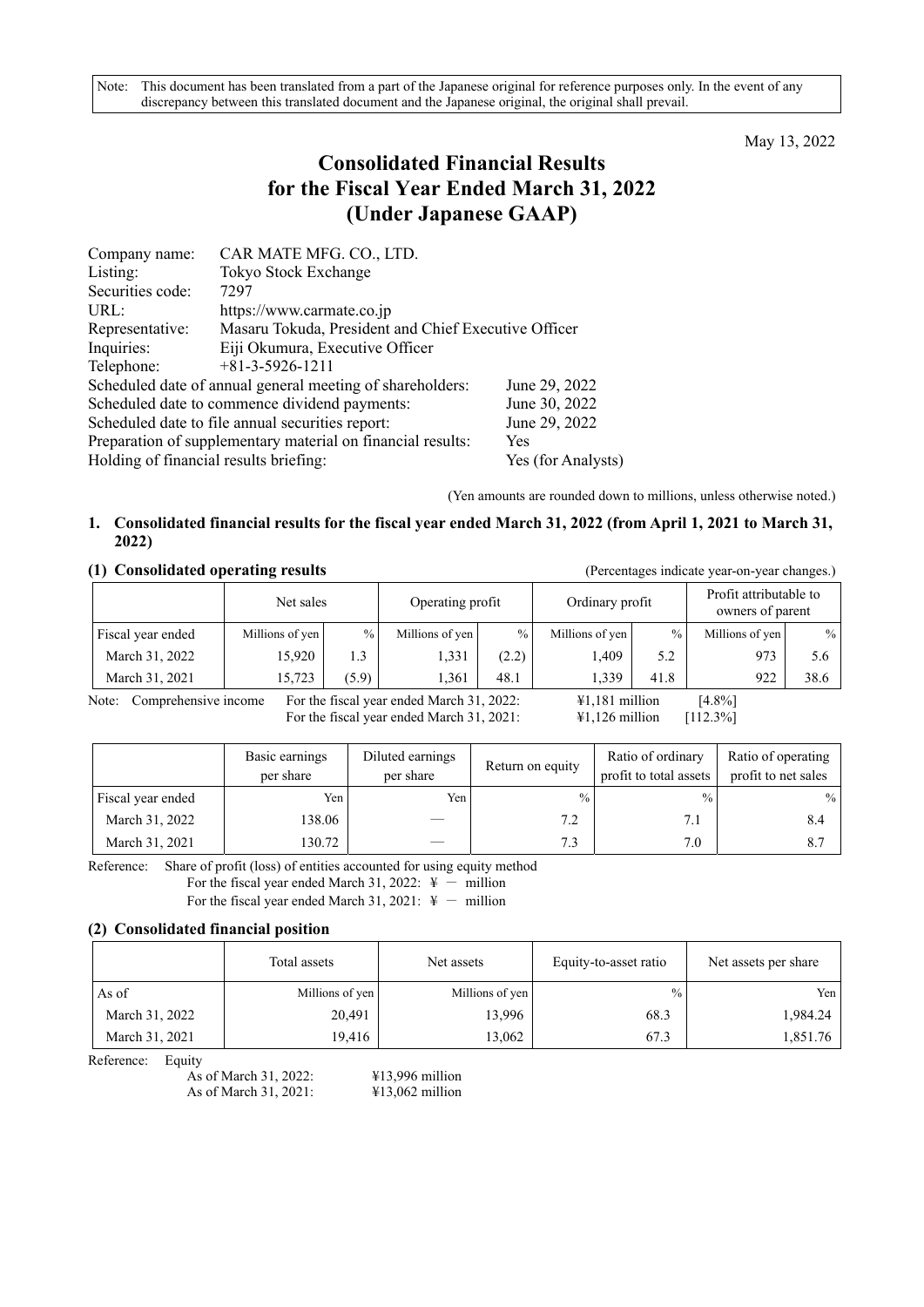## **(3) Consolidated cash flows**

|                   | Cash flows from<br>operating activities | Cash flows from<br>investing activities | Cash flows from<br>financing activities | Cash and cash<br>equivalents at end of<br>period |
|-------------------|-----------------------------------------|-----------------------------------------|-----------------------------------------|--------------------------------------------------|
| Fiscal year ended | Millions of yen                         | Millions of yen                         | Millions of yen                         | Millions of yen                                  |
| March 31, 2022    | 999                                     | (290)                                   | (241)                                   | 10,491                                           |
| March 31, 2021    | 1,096                                   | (273)                                   | (272)                                   | 9,823                                            |

# **2. Cash dividends**

|                                                    |                    | Annual dividends per share<br>Total cash |                    |                    |       |                      |                                | Ratio of                                     |
|----------------------------------------------------|--------------------|------------------------------------------|--------------------|--------------------|-------|----------------------|--------------------------------|----------------------------------------------|
|                                                    | 1st<br>quarter-end | 2nd<br>quarter-end                       | 3rd<br>quarter-end | Fiscal<br>year-end | Total | dividends<br>(Total) | Payout ratio<br>(Consolidated) | dividends to<br>net assets<br>(Consolidated) |
|                                                    | Yen                | Yen                                      | Yen                | Yen                | Yen   | Millions of yen      | $\frac{0}{0}$                  | $\%$                                         |
| Fiscal year ended<br>March 31, 2021                |                    | 10.00                                    |                    | 20.00              | 30.00 | 211                  | 22.9                           | 1.6                                          |
| Fiscal year ended<br>March 31, 2022                |                    | 15.00                                    |                    | 15.00              | 30.00 | 211                  | 21.7                           | 1.6                                          |
| Fiscal year ending<br>March 31, 2023<br>(Forecast) |                    | 15.00                                    |                    | 15.00              | 30.00 |                      | 26.6                           |                                              |

# **3**. **Earnings Forecast of Consolidated Financial Results for Fiscal Year Ending March 31, 2023**(**From April 1, 2022 to March 31, 2023**)

(Percentages indicate changes from the previous year)

|           | Net sales          |               | Operating profit    |               | Ordinary profit    |               | Profit attributable to<br>owners of parent |               | Earnings per<br>share |
|-----------|--------------------|---------------|---------------------|---------------|--------------------|---------------|--------------------------------------------|---------------|-----------------------|
|           | Millions of<br>yen | $\frac{0}{0}$ | Millions of<br>yen. | $\frac{0}{0}$ | Millions of<br>yen | $\frac{0}{0}$ | Millions of<br>yen                         | $\frac{0}{0}$ | yen                   |
| Full-vear | 16.359             | 2.8           | .290                | (3.1)         | . 297              | (8.0)         | 794                                        | (18.4)        | 112.67                |

### **\* Notes**

- (1) Changes in significant subsidiaries during the period (changes in specified subsidiaries resulting in the change in scope of consolidation): None
- (2) Changes in accounting policies, changes in accounting estimates, and restatement
	- (i) Changes in accounting policies due to revisions to accounting standards and other regulations: Yes
	- (ii) Changes in accounting policies due to other reasons: None
	- (iii) Changes in accounting estimates: None
	- (iv) Restatement: None
- (3) Number of issued shares (common shares)
	- (i) Total number of issued shares at the end of the period (including treasury shares)

| As of March $31, 2022$ | 7,928,885 shares |
|------------------------|------------------|
| As of March 31, 2021   | 7,928,885 shares |

#### (ii) Number of treasury shares at the end of the period

| As of March 31, 2022 | 874,814 shares |
|----------------------|----------------|
| As of March 31, 2021 | 874,783 shares |

#### (iii) Average number of shares outstanding during the period

| Fiscal vear ended March 31, 2022 | 7,054,092 shares   |
|----------------------------------|--------------------|
| Fiscal vear ended March 31, 2021 | $7,054,103$ shares |